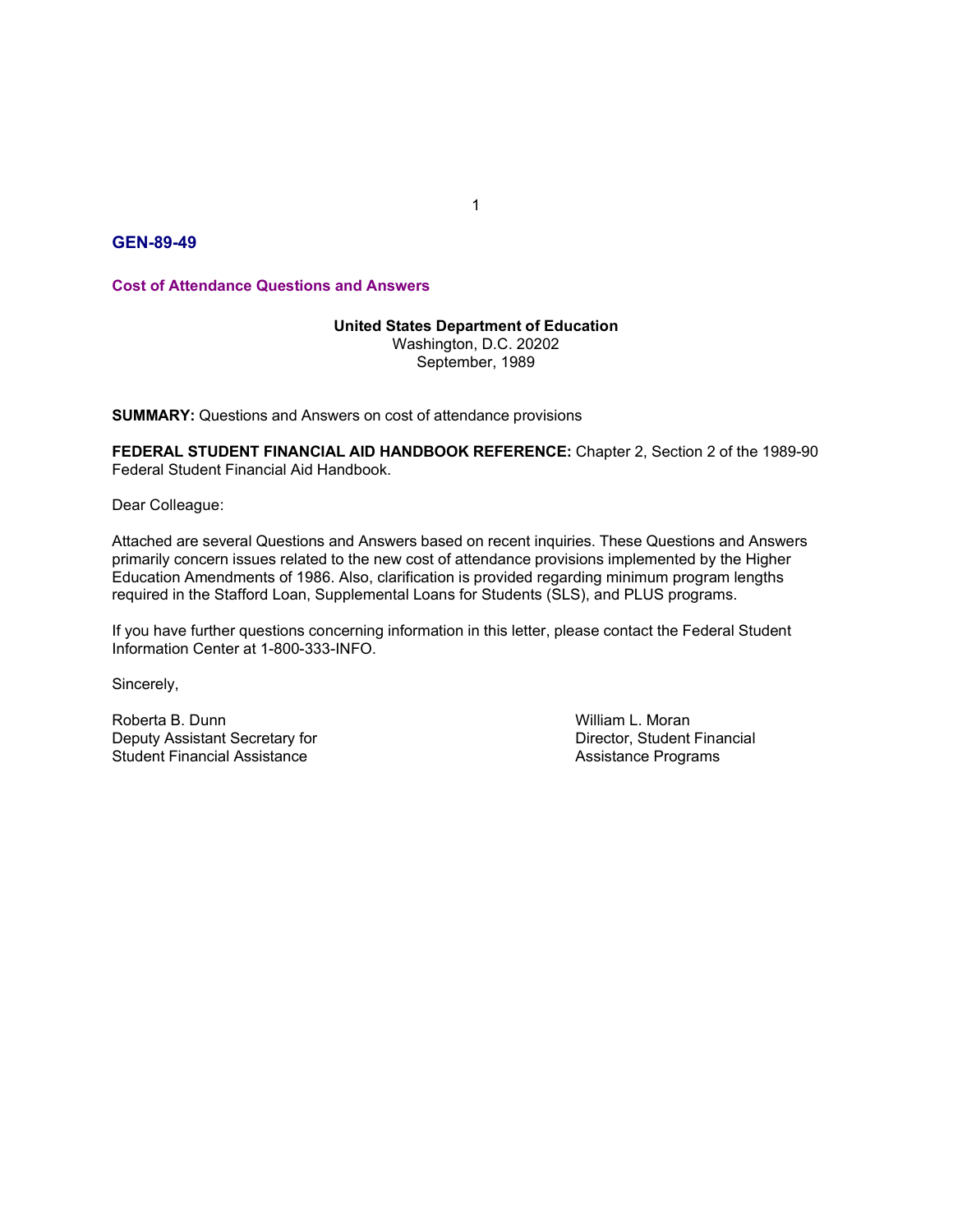## **COST OF ATTENDANCE**

## Pell Grant

- 1. Concept COST OF ATTENDANCE<br>
1. Q. In determining the tuition and fees component for the Pell Grant cost of attendance, must<br>
an institution continue to use only <u>allowable</u> fees as defined in previous years?<br>
A. Yes.<br>
F an institution continue to use only allowable fees as defined in previous years? F ATTENDANCE<br>
The determining the tuition and fees component for the Pell Grant cost of atte<br>
an institution continue to use only <u>allowable</u> fees as defined in previous year<br>
A. Yes.<br>
Fees which may be included in the Pel
	-

Fees which may be included in the Pell Grant cost of attendance are limited to those which meet all of the following criteria:

- <sup>1</sup><br>
In determining the tuition and fees component for the Pell Grant cost of attendance<br>
an institution continue to use only <u>allowable</u> fees as defined in previous years?<br>
Yes.<br>
Fees which may be included in the Pell Gra 1. Must be mandatory for all students as a ferroric the Pell Grant cost of attendance, must<br>an institution continue to use only <u>allowable</u> fees as defined in previous years?<br>Yes.<br>These which may be included in the Pell Gr all students taking a laboratory course (equipment breakage fee) or all students enrolled in a court reporting program (dictation tape rental fee).
- 1<br>
2. Must accrue to the institution and fees component for the Pell Grant cost of attendance, must<br>
an institution continue to use only <u>allowable</u> fees as defined in previous years?<br>
Yes.<br>
Fees which may be included in t institution, not by a third party such as a State licensing agency or an insurance company for a series of individual insurance policies (the institution cannot merely collect and transfer the money to another entity). 1<br> **Solution**<br>
1<br> **Solution** in the tution and fees component for the Pell Grant cost of attendance, must<br>
an institution continue to use only <u>allowable</u> fees as defined in previous years?<br>
Yes.<br>
Fees which may be include 2. In determining the tution and fees component for the Pell Grant cost of attendance, must<br>an institution continue to use only <u>allowable</u> fees as defined in previous years?<br>A.<br>Yes.<br>Fees which may be included in the Pell
	- board, and miscellaneous expenses, such as uniforms, beauty kits, and parking permits.
- component for programs longer or shorter than an academic year?
- A. Yes.<br>
Yes.<br>
The Pell Grant cost of attendance are limited to those which<br>
meet all of the following criteria:<br>
1. Must be mandatory for all students or for an identifiable group of students, such as<br>
all students faking full academic year. Therefore, if tuition and fees are charged to a student for the entire program and the program is longer or shorter than an academic year, the charges must be prorated to establish the student's cost for one full academic year. The actual calculation of the Pell Grant award adjusts for attendance for less than an academic year and for parttime enrollment.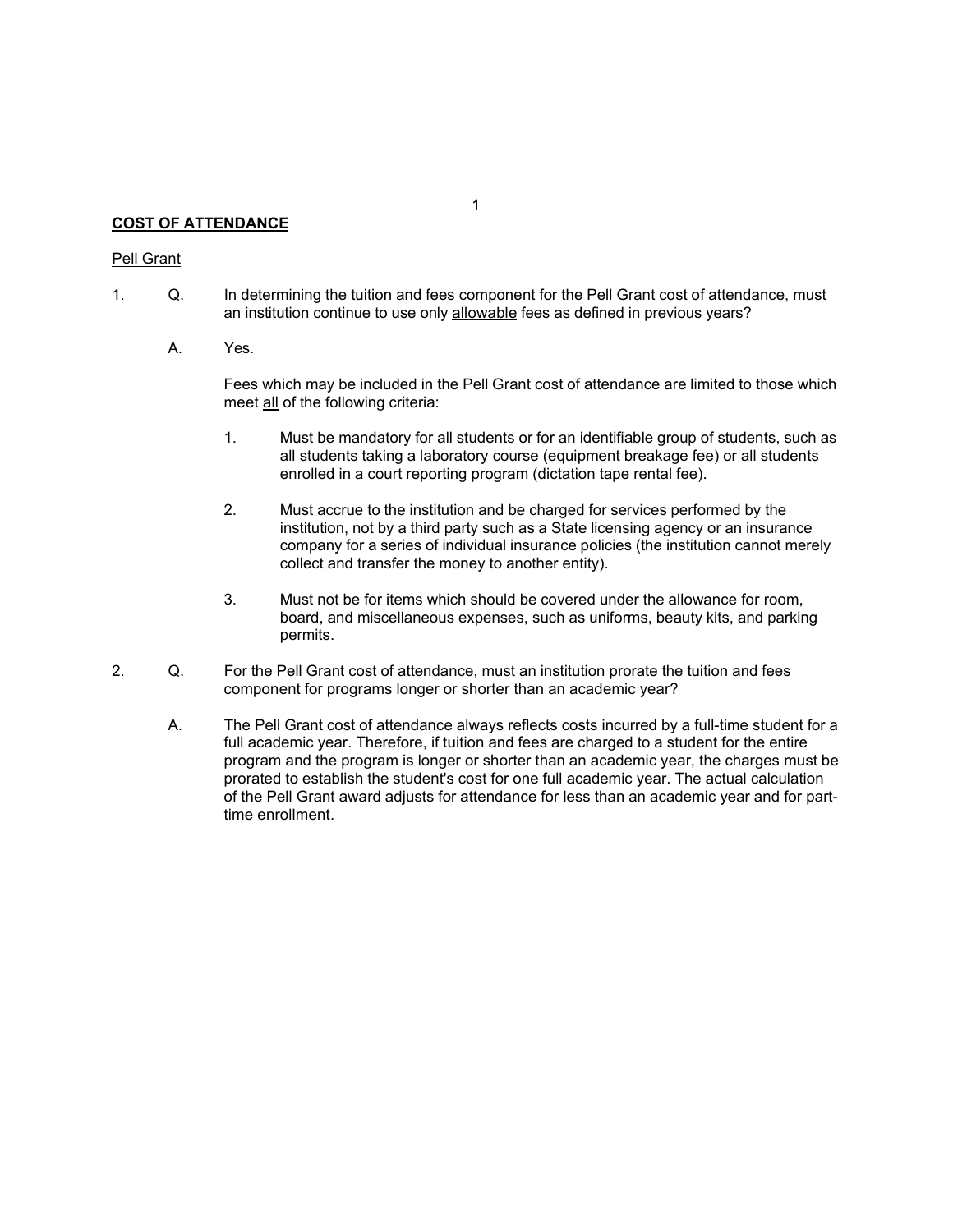- 2 and 2 and 2 and 2 and 2 and 2 and 2 and 2 and 2 and 2 and 2 and 2 and 2 and 2 and 2 and 2 and 2 and 2 and 2
- 2.<br>
3. Co. For the 1989-90 award year, students who are enrolled less than half-time with an SAI of<br>
"0" are eligible for a Pell Grant award. How is the Pell Grant cost of attendance calculated<br>
of these less than half-tim "0" are eligible for a Pell Grant award. How is the Pell Grant cost of attendance calculated for these less than half-time students?
	- A. For the 1989-90 award year, students who are enrolled less than half-time with an SAI of<br>"0" are eligible for a Pell Grant award. How is the Pell Grant cost of attendance calculated<br>for these iess than half-time studen student for a full academic year. However, the cost of attendance components for less than half-time students are limited to the following:
		- actual or average tuition and fees for a full-time undergraduate student for a full academic year
		- an institutionally determined allowance for books, supplies, and transportation only
		- an allowance for child care which shall not exceed \$1000

As schools will already have established standard allowances for room, board, books, supplies, transportation, and miscellaneous expenses for Pell Grant recipients (calculated based on full-time costs for a full academic year), the allowance for books, supplies, and transportation for less than half-time students can be determined by subtracting the excluded allowances (room, board, and miscellaneous) from the standard allowances. One method of determining the amount to be excluded would be to calculate the ratio of the room, board, and miscellaneous expenses components in the campus-based, Stafford Loan, SLS, and PLUS cost of attendance to the total of the components for room, board, books, supplies, miscellaneous, and transportation expenses in the campus-based, Stafford Loan, SLS, and PLUS cost of attendance and apply that ratio to the standard Pell Grant allowances.

Please note: Less than half-time means any enrollment less than an institution's definition of half-time status (in accordance with section 690.2). Under the law, a student who is taking as few as one or two credit hours will be eligible to receive payment, if the student meets the definition of eligible student, is enrolled in an eligible program, and has an SAI of "0".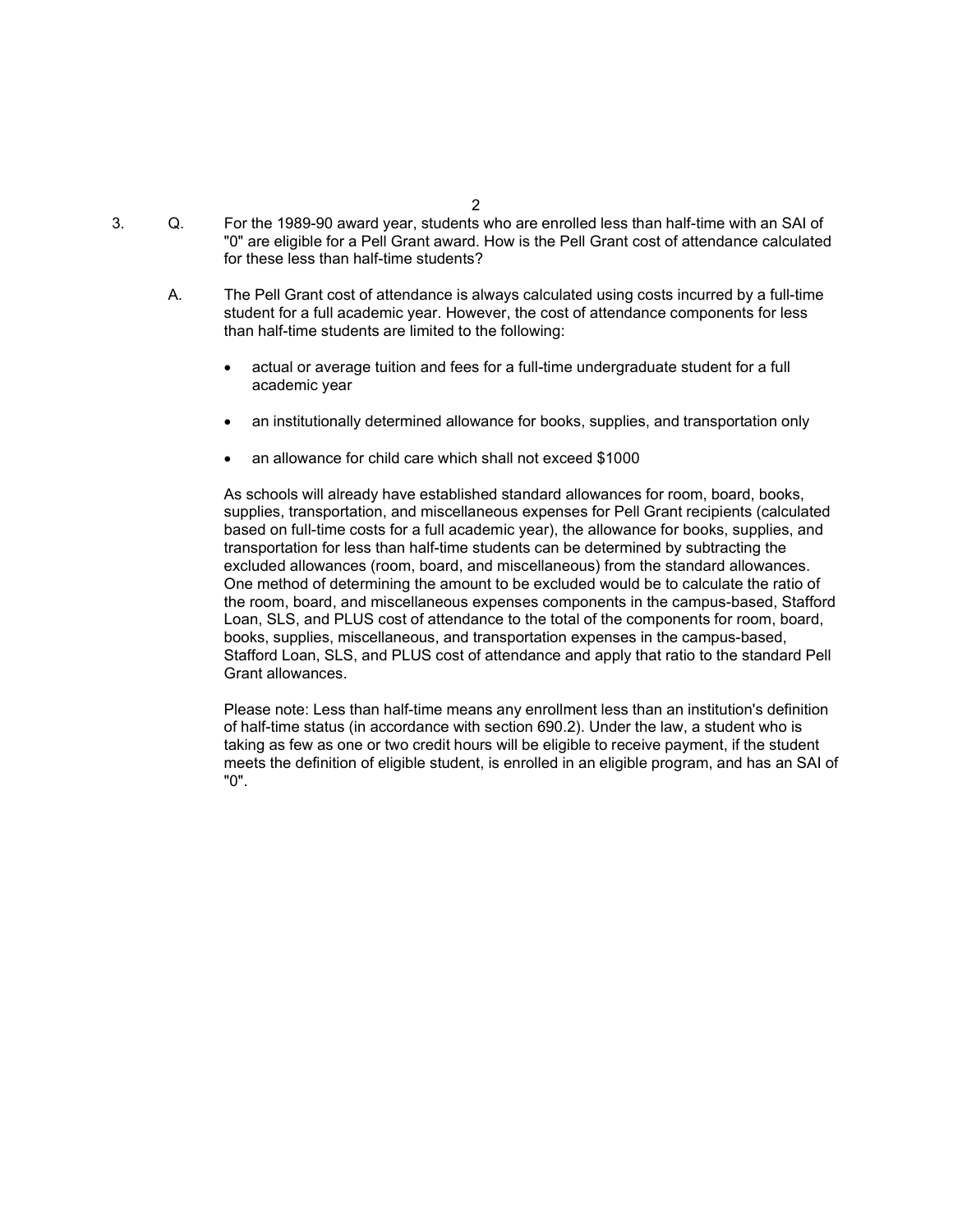#### $3 \overline{3}$ Campus-based (Perkins Loan, College Work-Study and Supplemental Educational Opportunity Grant), Stafford Loan, SLS, and PLUS programs

- members as "dependent care" in the cost of attendance for a student?
- 2. Campus-based (Perkins Loan, College Work-Study and Supplemental Educational Opportunity Grant),<br>2. Stafford Loan, SLS, and PLUS programs<br>4. Q. May an institution include costs associated with the general maintenance of A. Institutional officials are authorized, through the displacemental Educational Opportunity Grant).<br>
A. May an institution include costs associated with the general maintenance of family<br>
members as "dependent care" in t reference to "allowance" and "as determined by the institution"), to make a judgment about the costs to be included in the "dependent care" allowance. For example, it is permissible for a financial aid administrator to determine to include the costs of food and shelter for dependents in the "dependent care" allowance in those circumstances where the family's available income is less than the standard maintenance allowance. Campus-based (Perkins Loan, College Work-Study and Supplemental Educational Opportunity Grant),<br>
Stafford Loan, SLS, and PLUS programs<br>
4. Q. May an institution include costs associated with the general maintenance of fam A. The cost of attendance components is tell than the statute for a student in the cost of attendance of a student of a ministerium in the cost of attendance for a student?<br>
A. Institutional officials are authorized, throu 3<br>
<u>Bush and PLUS programs</u><br>
13. And PLUS programs<br>
May an institution include costs associated with the general maintenance of family<br>
members as "dependent care" in the cost of attendance for a student?<br>
Institutional of **Perkins Loan. College Work-Study and Supplemental Educational Opportunity Grant).**<br> **LS, and PLUS programs**<br>
May an institution include costs associated with the general maintenance of family<br>
members as "dependent care" Perkins Loan. College Work-Study and Supplemental Educational Opportunity Granch Conditional S. And PLUS programs<br>
May an institution include costs associated with the general maintenance of family<br>
members as "dependent c Fractive institutional officials are authorized, through the language of the statute (with specific reference to "allowance" and "as determined by the institution"), to make a judgment about<br>the costs to be included in the
- attendance provisions for less than half-time students?
	- limited to:
		-
		- institution); and
		-

However, a financial aid administrator may use his or her professional judgment to include a "handicapped" allowance to reflect an individual student's special circumstances.

- owned or operated housing?
- the costs to be included in the "dependent care" allowance. For example, it is permissible<br>for a financial aid administrator to determine to include the costs of food and sheller for<br>dependents in the "dependent care" allo the student "for students without dependents residing in institutionally owned or operated housing shall be a standard allowance based on the amount normally assessed most of its residents for room and board." As outlined in GEN 88-7, an institution may establish different categories to reflect different dormitory costs or meal plans. If such categories are established, the institution must uniformly apply the appropriate allowances to all students within each category established by the institution.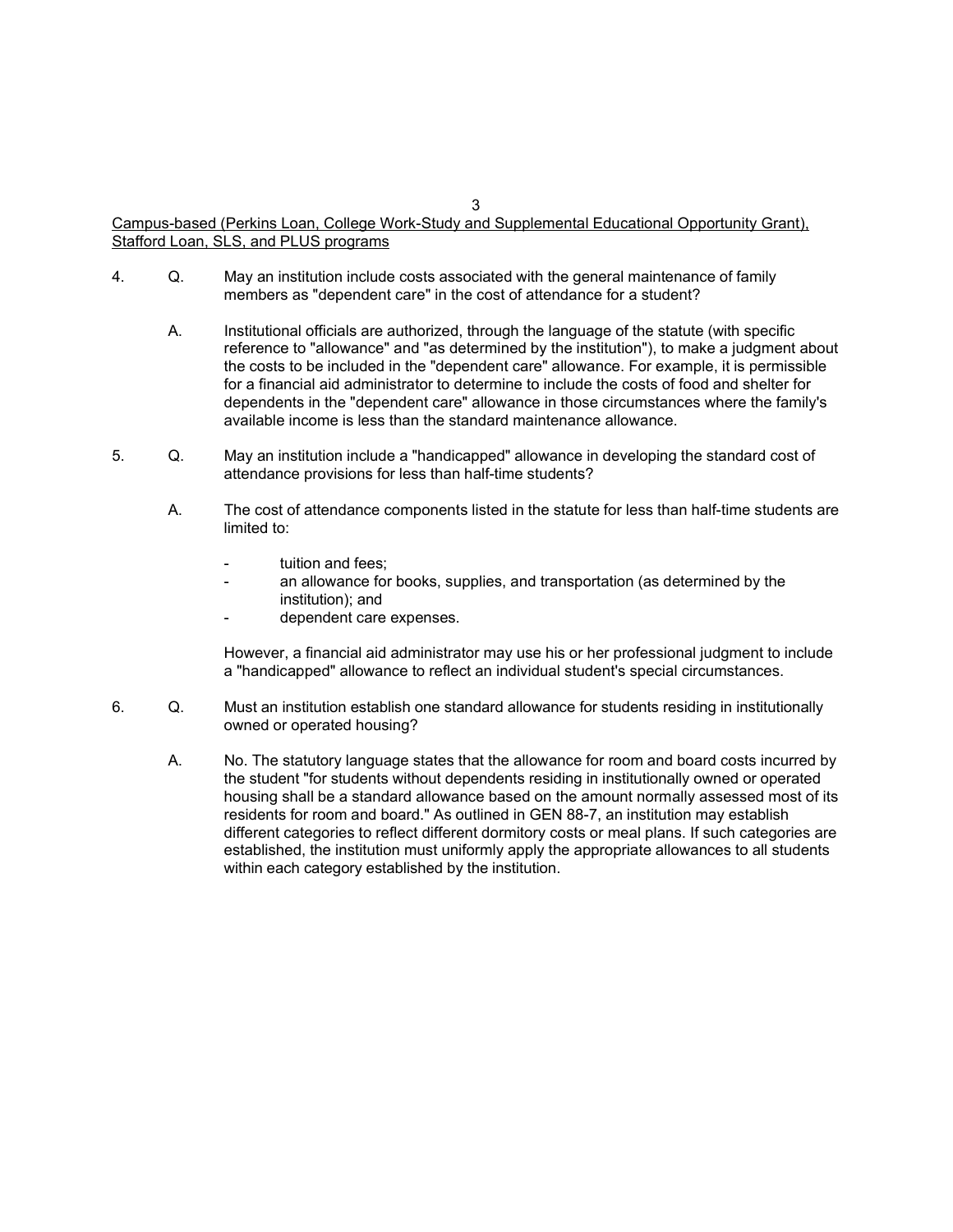- 4<br>
2. An institution owns and operates housing for students with dependents. How should an<br>
institution calculate a standard room and board allowance that reflects only the costs<br>
incurred by the student?<br>
A. The instituti institution calculate a standard room and board allowance that reflects only the costs incurred by the student?
- A.<br>
A. Institution owns and operates housing for students with dependents. How should an<br>
institution calculate a standard room and board allowance that reflects only the costs<br>
incurred by the student?<br>
A. The institutio allowance for such students. Examples of appropriate methods of calculation include, but are not limited to, (1) proration of the charge according to the number of dependents and (2) use of the standard charge for single student housing. The standard allowance may not be less than \$2500 (however, a lower amount may be set on an individual basis under the authority of section 479A of the Higher Education Act of 1965, as amended (HEA)). This allowance is based on the expenses reasonably incurred by such students and must be consistently applied. 8. Co. In institution owns and operates housing for students with dependents. How should an institution calculate a standard room and board allowance that reflects only the costs<br>incurred by the student?<br>The institution ma A.<br>
A. The institution calculate a standard room and board allowance that reflects only the costs<br>
incurred by the student?<br>
A. The institution may determine the appropriate method for calculating the room and board<br>
allo
- minimum room and board allowances of \$1500 for students without dependents residing at home with parents and \$2500 for all other students (students with dependents or students without dependents not residing with parents or in institutional housing) assume a ninemonth enrollment period?
	- enrollment. While the statute is silent as to the period of time upon which these allowances are based, the family contribution calculation used by the Department is based on an assumption of student enrollment for nine months. As such, an institution may reasonably assume that these allowances are based upon a nine-month enrollment period and may prorate accordingly.

## All programs

are not limited to. (1) proration of the charge according to the number of dependents and<br>
(2) use of the standard charge for single student housing. The standard allowance may not<br>
be less than \$2500 (however, a lower amo calculating the cost of attendance for certain special categories of students, including incarcerated students. The new statutory provisions eliminated these distinctions in the Pell Grant Program. In light of this change, how should an institution calculate the costs of attendance for incarcerated students for the Pell Grant and the campus-based, Stafford Loan, SLS, and PLUS programs?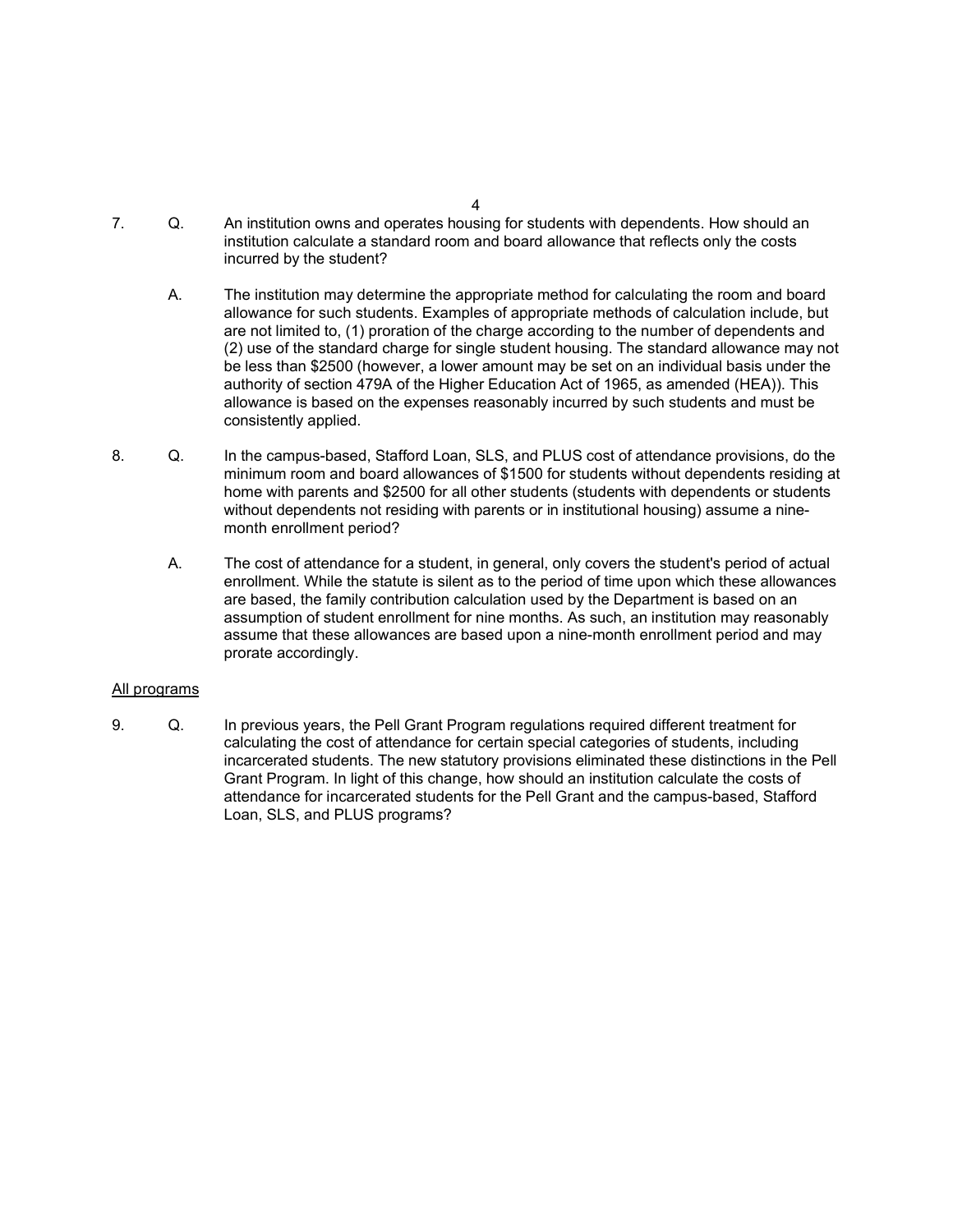A.<br>An institution must establish its standard costs of attendance in accordance with the<br>statute. The statute permits an institution to establish different categories of students within<br>an allowance in developing the indiv statute. The statute permits an institution to establish different categories of students within an allowance in developing the individual components of the costs of attendance. The institution must uniformly apply the appropriate allowances to all students within a category it establishes. Any variances must be considered on an individual basis and represent an adjustment based on professional judgment under section 479A of the HEA.

In constructing the Pell Grant cost of attendance for an incarcerated student, an institution may establish a category within the allowance for room, board, books, supplies, and miscellaneous expenses to reflect costs incurred by an incarcerated student. This allowance may be less than, but cannot exceed, \$2200.

In constructing the cost of attendance for the campus-based, Stafford Loan, SLS, and PLUS programs for an incarcerated student, the institution may establish a category for incarcerated students within the allowances it establishes. However, the standard room and board allowance it establishes may not be less than \$2500. An institution may wish to review these cases on an individual basis to determine if a reduction in the standard allowance using professional judgment as authorized by section 479A of the HEA would be appropriate for incarcerated students to reflect their actual room and board costs. A. An institution must establish its standard costs of attendance in accordance with the statute. The statute permits an institution to establish different categories of students within an allowance in developing the indi statute. The statute permits an institution to establish different categories of students within<br>an allowance in developing the individual components of the costs of attendance. The<br>institution must uniformly apply the app

- calculating costs of attendance if it has both in-State and out-of-State tuition charges?
	- upon which it bases tuition and fee charges.

In calculating an average tuition and fee component without any categories, it is not permissible for an institution simply to add the full-time charge of an in-State student to the full-time charge of an out-of-State student and divide the sum by two. This calculation results in an inflated tuition and fees component for some students and an understated tuition and fees component for others. Instead, a school may use the weighted average tuition and fees for all students. For example, a school with 100 students of which 10 are out-of-State may proceed as follows:

 $5<sub>5</sub>$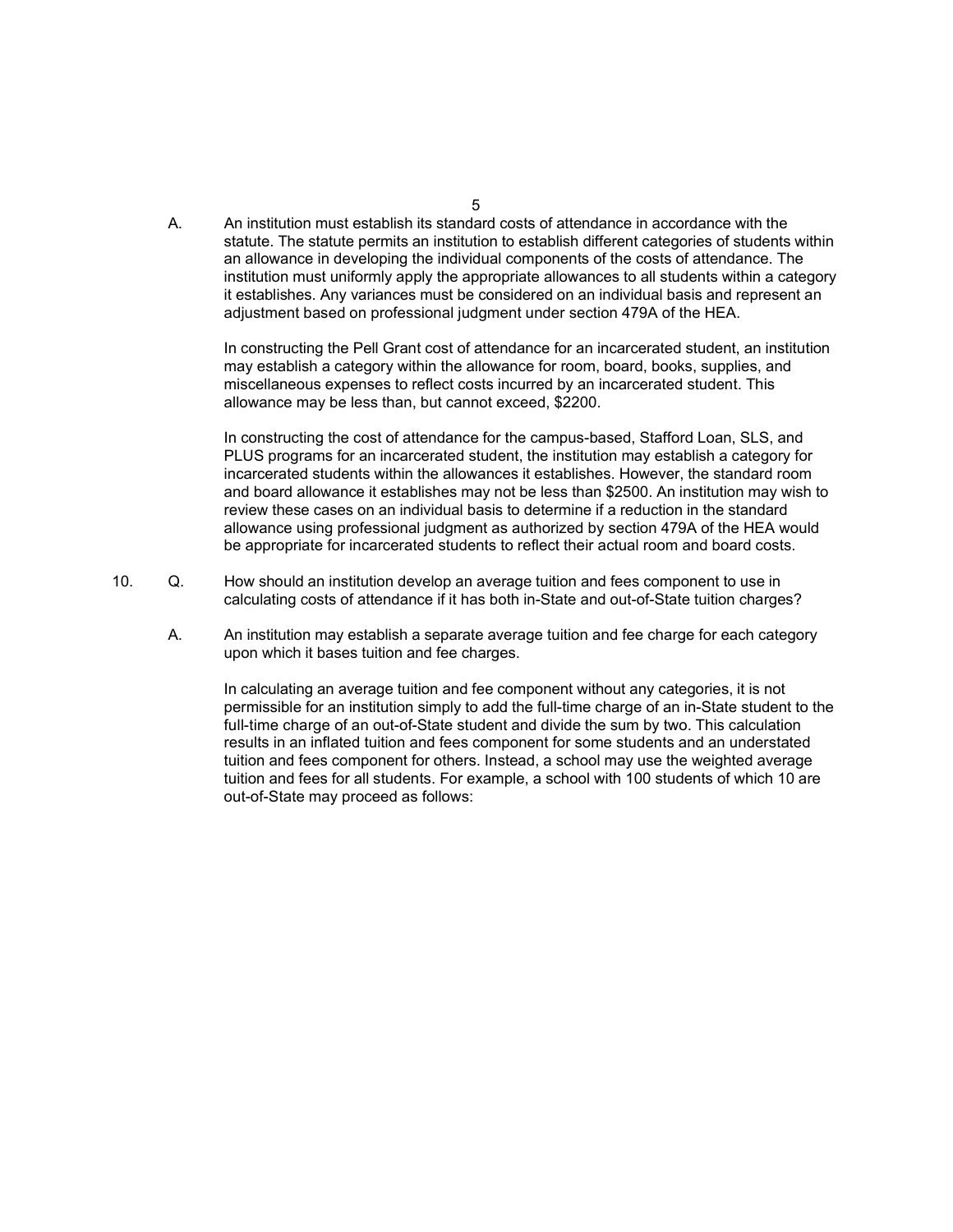$6\,$ 90 x in-State charge =  $\frac{6}{10}$ <br>
10 x out-of-State charge =  $\frac{Y}{Total}$ <br>  $Z/100 = Weighted Average$  tuition and fees<br>
GING 90 x in-State charge =  $\frac{6}{10}$ <br>
10 x out-of-State charge =  $\frac{Y}{2}$ <br>  $\frac{1}{100}$  = Weighted Average tuition and fees<br>
GING harge =  $\chi$ <br>
ate charge =  $\frac{\gamma}{Z}$ <br>
Total =  $\frac{\gamma}{Z}$ <br>
Example 2 and Average tuition and fees<br>
Application for Federal Student Aid (AFSA) or other Multiple Data Entry Z / 100 = Weighted Average tuition and fees

# AWARD PACKAGING

- 10.  $\times$  in-State charge =  $\times$ <br>
10  $\times$  out-of-State charge =  $\times$ <br>
27.100 = Weighted Average tuition and fees<br> **AWARD PACKAGING**<br>
11. Q. In completing the Application for Federal Student Aid (AFSA) or other Multiple Dat (MDE) application, under what circumstances should an applicant answer "1st year undergraduate" to the question "What year will you be in college?" It is important that students answer this question correctly as the Family Contribution formula includes a minimum "mandatory self-help amount" of \$700 for a first year undergraduate student or \$900 for any other student for dependent students (section  $475(q)(1)$  of the HEA) and a minimum "family's available income" of \$700 for a first year undergraduate student or \$900 for any other student for independent students with dependents (section 477(b) of the HEA). 90 x in-State charge =  $\frac{8}{2}$ <br>
10 x out-of-State charge =  $\frac{1}{2}$ <br>  $Z/100$  = Weighted Average tution and fees<br> **PACKAGING**<br>
0. In completing the Application for Federal Student Aid (AFSA) or other Multiple Data Entry 10 x out-of-State charge =  $\frac{y}{Z}$ <br>
2 / 100 = Weighted Average tuition and fees<br>
2 / 100 = Weighted Average tuition and fees<br>
11. Q. In completing the Application for Federal Student Aid (AFSA) or other Multiple Data En **PACKAGING**<br>
(a. In completing the Application for Federal Student Aid (AFSA) or other Multiple Data Entry<br>
(MDE) application, under what circumstances should an applicant answer "1st year<br>
undergraduate to the question "O
	- year (July 1 June 30) the applicant is enrolled in postsecondary school. For any subsequent award year application, the applicant must answer either "2nd year undergraduate," "other undergraduate," or "graduate," whichever most accurately reflects the student's status.
- should a financial aid administrator treat the Byrd Scholarship award?
	- the financial aid administrator. If the scholarship, when combined with other Title IV aid, resources, and the student's expected family contribution (EFC), exceeds the student's cost of attendance, the Byrd Scholarship must be used as a substitute for the student's